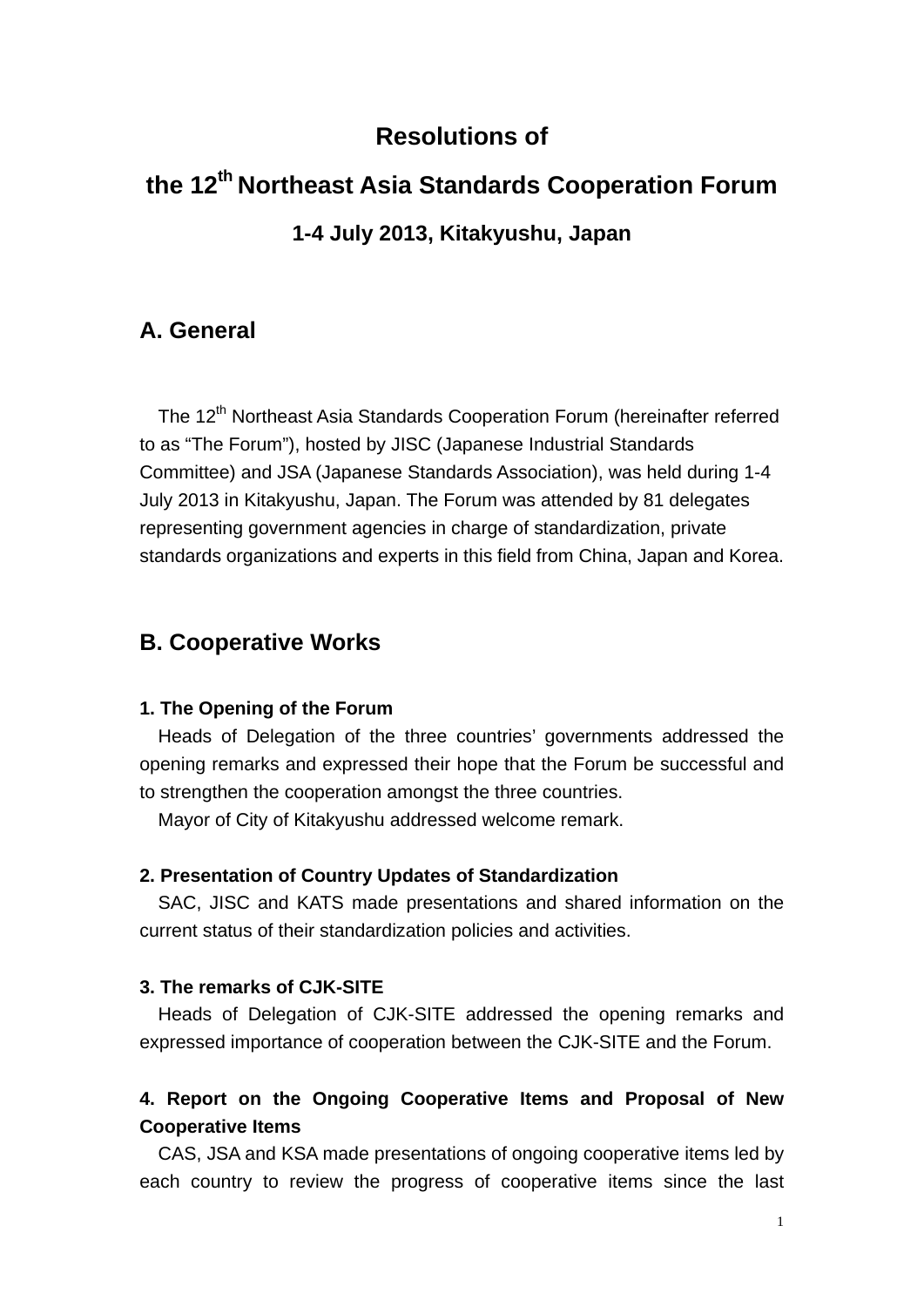meeting.

Presentations of four new cooperative items adopted in the Forum were made by proposers. The Forum recognized the progress of ongoing and new cooperative items.

#### 4.1 Ongoing cooperative Items

The Forum agreed to continue close cooperation on the following items. The contact information, if not yet well-confirmed, shall be provided via respective secretariats of the three countries to the leader of each item as soon as possible. And the parentheses shall make a status report on each item to the  $13<sup>th</sup>$  Forum in 2014:

- 4.1.1. Studying Procedure for more efficient operation of the Forum (C-J-K)
- 4.1.2. Reinforcement of information exchanges, such as those on national mirror committee of ISO/IEC TC/SCs of each country (C-J-K)
- 4.1.3. Joint response to the new business of ISO and IEC (C-J-K)
- 4.1.4. Accessible Design (J)
- 4.1.5. Cooperation in ISO/TC 171 (Document management applications) of evaluation and preservation of 2-byte font design (J)
- 4.1.6. Test Method for Fibrous Activated Carbon (J)
- 4.1.7. Standardization of Thermal Conductivity of Thermal Spray Coating Layers in Ceramics (K)
- 4.1.8. Cooperation on the International Standardization of Products for Seniors (K)
- 4.1.9. Cooperation for Standardization of Eco-friendly Electroplating (K)
- 4.1.10. Cooperation on Smart Grid amongst three countries including new work item in IEC of common interest (C-J-K)
- 4.1.11. Information exchanges and cooperation on standardization on Sewer System Maintenance (J)
- 4.1.12. Freight container (C-K)
- 4.1.13. Information exchanges and cooperation on Graphical Symbols (K)
- 4.1.14. Standardization cooperation of Printed Circuit Board (C-J-K)
- 4.1.15. Information exchanges and cooperation on standardization Nuclear Energy and Instrumentation (K)
- 4.1.16. Determination of thermal conductivity for thermal barrier coatings (J)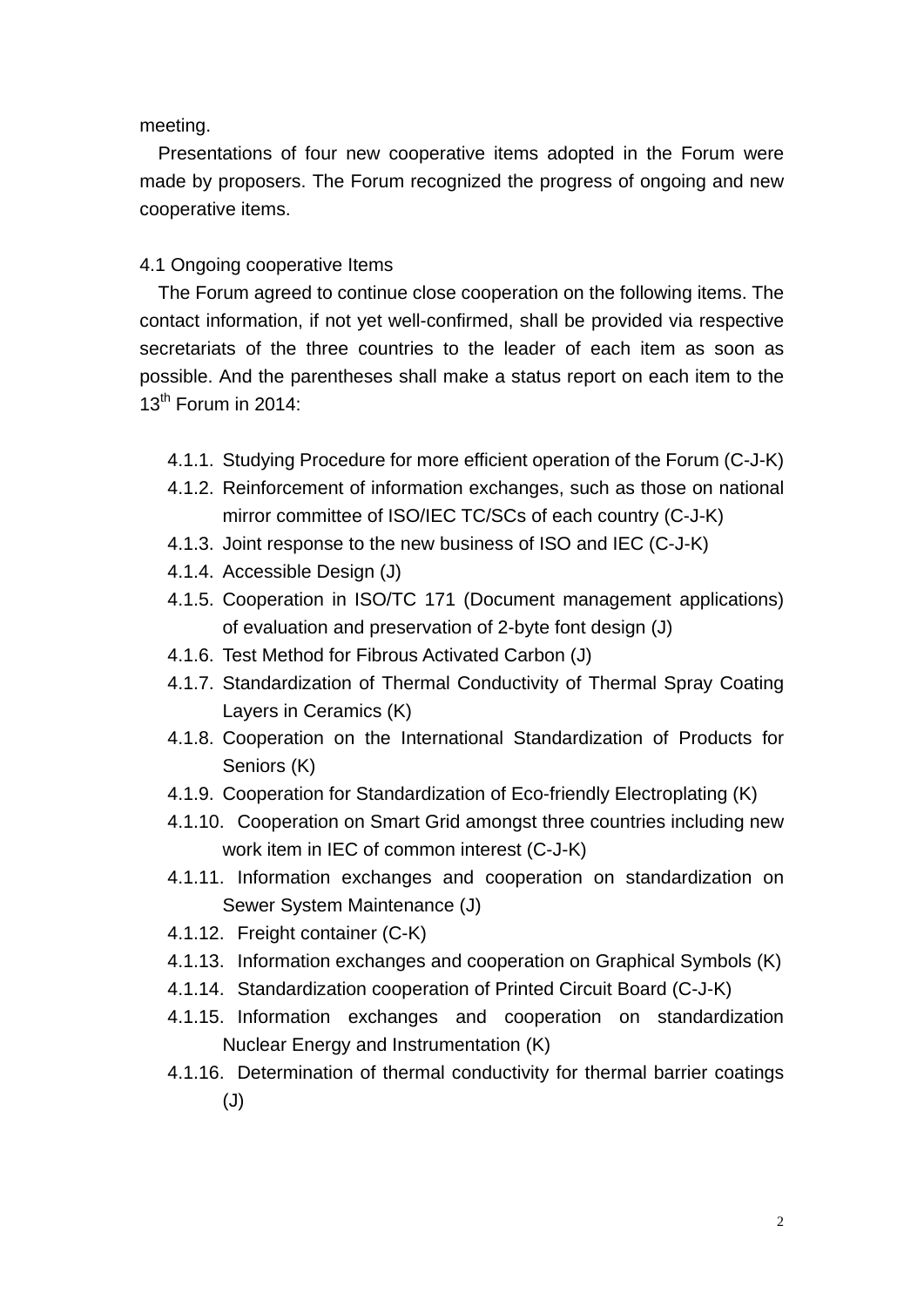#### 4.2.New Cooperative Items

The Forum agreed to cooperate in the following new items and requested the respective secretariats to provide the detailed contact information to the proposers.

- Measurement of Young's modulus of thermal barrier coating (Japan)
- Common Standardization on Test Method of Photo catalysis (Korea)
- Improving global supply chain efficiency by RTI (Returnable Transport Items) standards and guidelines (Korea)
- Design, fabrication, characterization and standardization of 3D digital functional reference nano-structure (China)

#### 4.3 Completed items

The Forum agreed that cooperation on the following items were successfully completed in the Forum :

The Forum resolved to disband the following items:

- Information Exchanges on the Activities of ISO/TC 164(Mechanical Testing of Metals)(Japan)
- Information exchanges and cooperation on Reclaimed Wastewater Use in Urban Areas (Japan)
- Standardization cooperation of Smart City Infrastructure (Japan)
- Cooperation in ISO/TC130/WG12 (Post press of Printing) (Japan)

#### **5. Report on Working Group Activities**

The Forum held two WG meetings as follows:

#### 5.1 Reports from WG 1-Freight Container

Mr. Park Andres, on behalf of the WG 1 - Freight Container, reported the results of activities of WG 1. They discussed development of ISO standard developed in ISO/TC122, TC104,and potential three new work item proposals.

#### 5.2 Reports from WG 7-Printed Circuit Board

Mr. Takahara Kunio, on behalf of the WG 7- Printed Circuit Board, reported the activities of WG 7. They discussed 5 technical items and others.

#### 5.3 Approval of reports

The reports from these two WGs were approved by the Forum.

The Forum expressed its deepest appreciations to WG 1 and WG 7 for their excellent activities.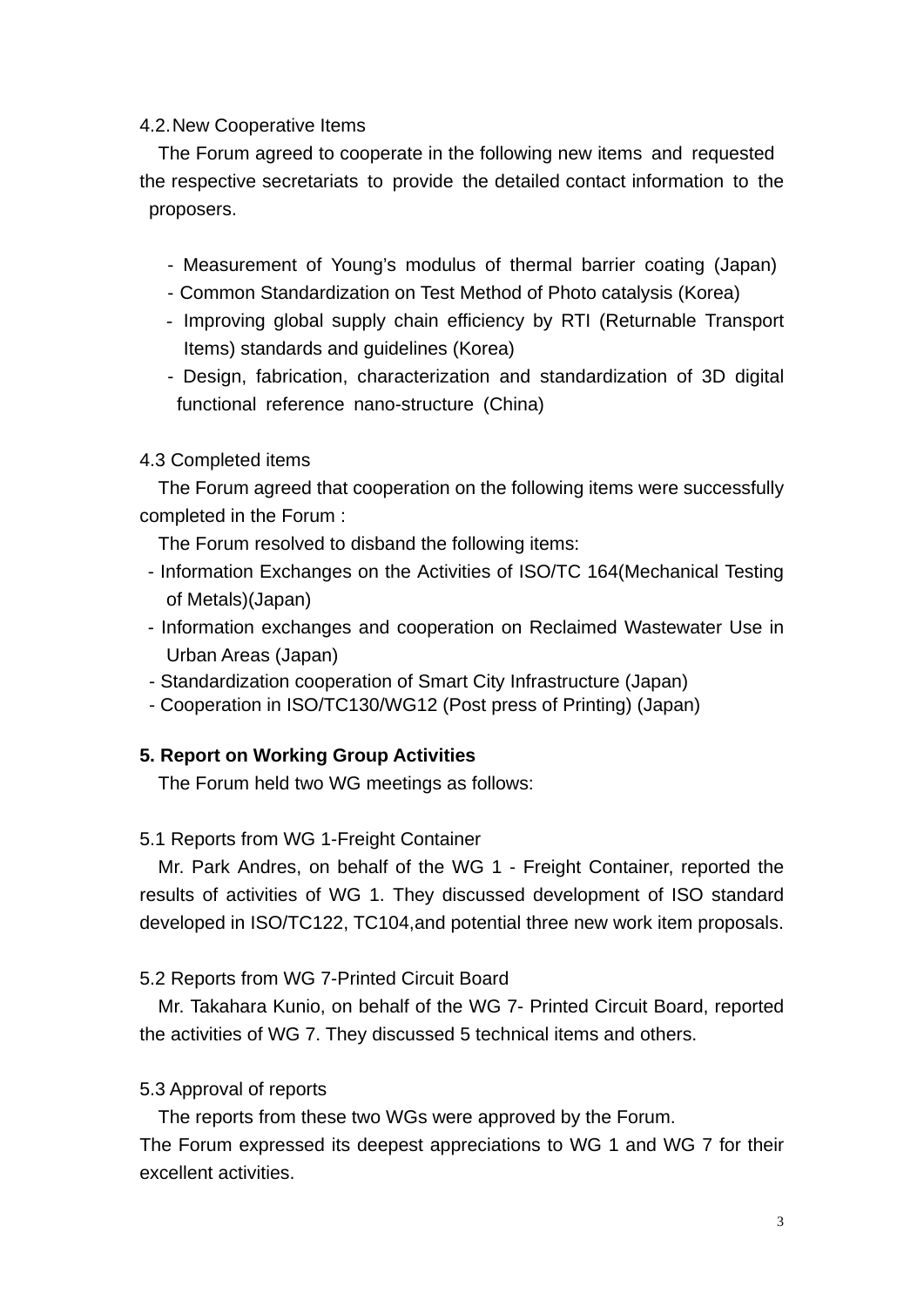### **6. Cooperation between the CJK-SITE and the Forum**

The Forum noted that CJK-SITE Plenary meeting was held in parallel at the same time and venue. CJK-SITE introduced its activities, and its four Ad-Hoc conveners reported current status to the Forum.

# .**C. Next Forum**

Korea made a proposal to host the 13th Forum in 2014 in Korea. Detailed schedule and venue will be announced later.

# **D. Closing of the Forum**

The Forum expressed its appreciations to Japanese Industrial Standards Committee (JISC) and Japanese Standards Association (JSA) for their hospitality and well-organized management of the Forum.

4 July, 2013